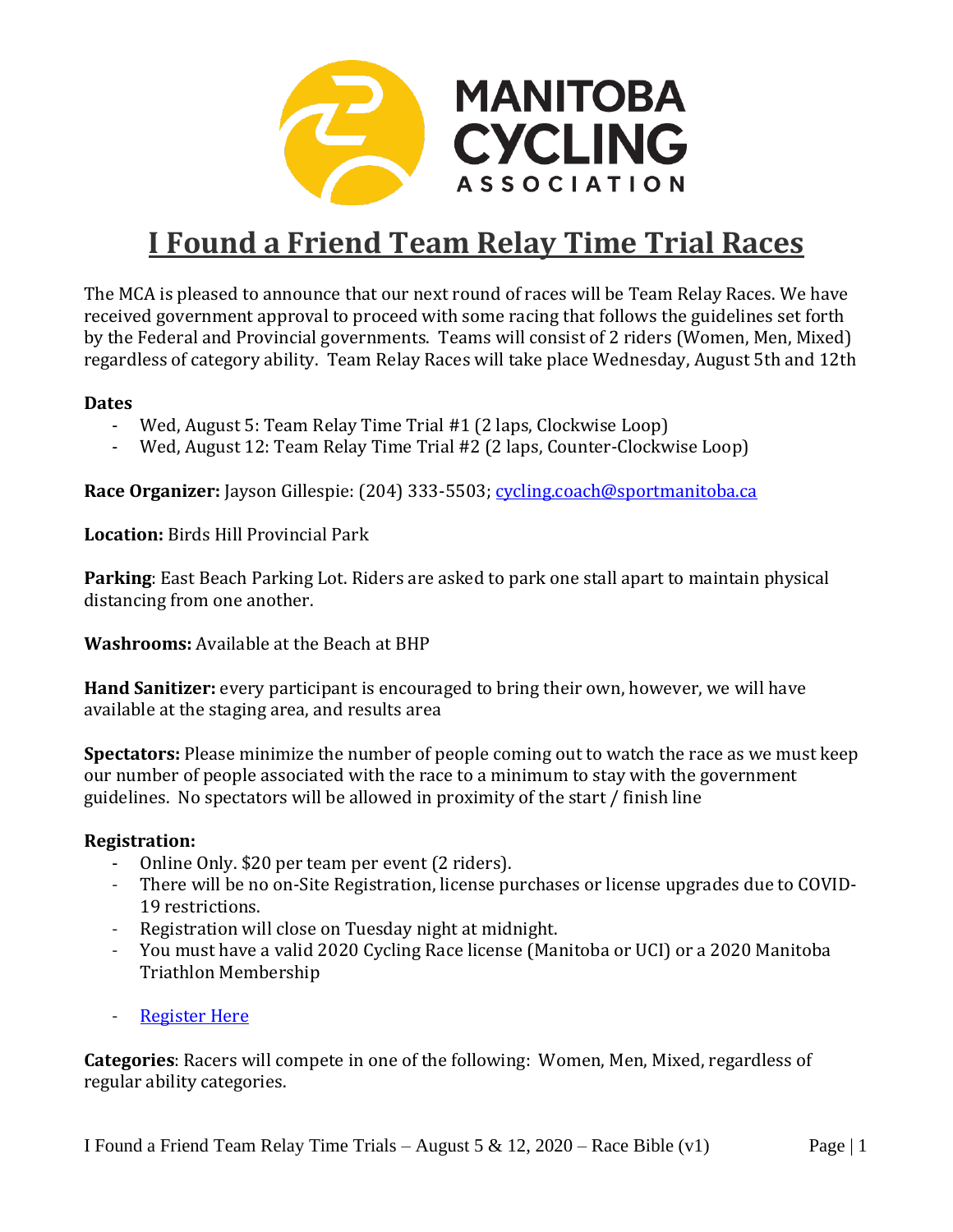

**Sign-In:** There will be no direct sign-in. Your presence at the start line for your start time will be used as confirmation of your sign-in.

#### **Race Numbers:**

- Each team will use one number, with each rider having one number on their backs
- Teams must decide which person's number they will use.
- If you don't have a number, one will be assigned to you that you can pick up from the race after 6:30pm. There will be a table setup at the start area where you can pick up your number.
- For each person, only one body number is required, no frame plate. Use the same number for both riders. Put the number in the center of your lower back overtop of your jersey pockets.
- Here's a video how to pin your numbers properly: [https://www.trainerroad.com/blog/what](https://www.trainerroad.com/blog/what-every-racer-should-know-about-number-pinning/)[every-racer-should-know-about-number-pinning/](https://www.trainerroad.com/blog/what-every-racer-should-know-about-number-pinning/)

**License:** Cycling Race License (Manitoba or UCI) or Manitoba Triathlon Membership **is required** - You must hold a valid 2020 of one of the following:

- o Cycling: UCI or Manitoba race license.
- o Manitoba Triathlon Membership
- You cannot purchase a MCA race license or or MB Triathlon membership. This must be done line before the race.
- Day licenses are not available at this time.

#### **Start Times**

- Will be posted Wednesday morning (race day) on Instagram, Facebook and the MCA website. This will be your official start time
- First Team Rider will start at 7pm, with 1-minute gaps between teams
- You will start sometime between 7-8pm.

#### **Staging**

- You must show up 10min before your start time for staging at the top of Pan-Am hill
- Riders will be spaced 6 feet apart, there will be no holders for starting.
- Riders arriving late for their start will be started at the discretion of the commissaires at the end of the start list. Riders will not be able to jump in with a late start near their start time due to Covid-19 restrictions
- Racers should not be present at the staging area more than 15minutes before their start time, to ensure the number of racers is keep to a manageable number.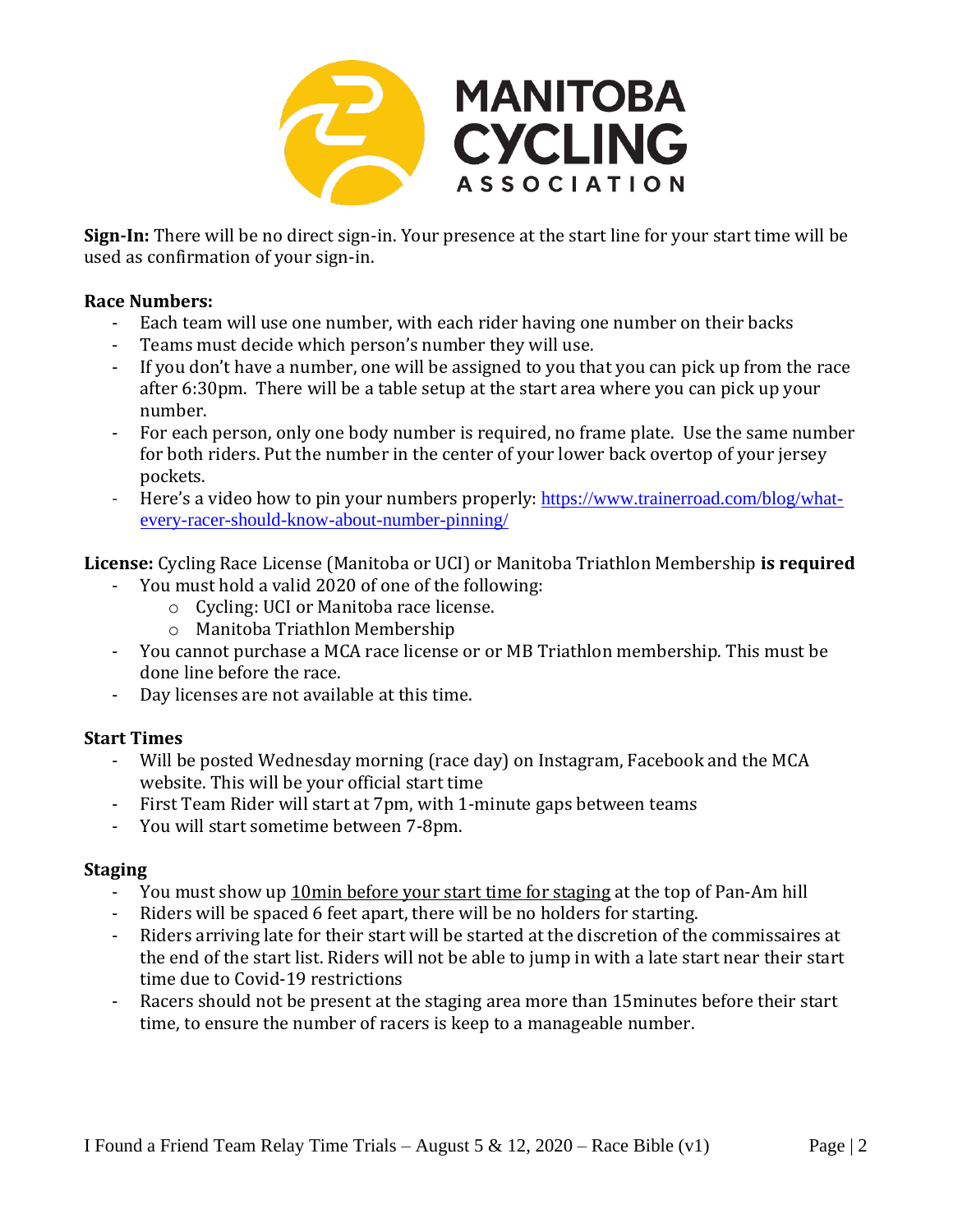

#### **Race Format**

- Teams will consist of 2 riders, each doing one lap of the course
- The 1st rider of the team will start based on the start times given
- The 2<sup>nd</sup> rider will stage in the transition area, which will be located just after the start/finish line. This rider must have 1 foot on the ground until the  $1<sup>st</sup>$  rider has crossed the finish line, at which time they may begin their lap
- The 2<sup>nd</sup> rider will depart the transition zone once their teammate has crossed the finish line after completing the 1st lap
- The team's  $1^{st}$  rider is responsible to not block the path of the  $2^{nd}$  rider of their team or other teams who are starting their lap.  $1<sup>st</sup>$  riders are asked to ride on the far left side of the lane (yellow line) on the course until they can safely turn around as to ensure they do not get in the way of the  $2<sup>nd</sup>$  riders starting.
- Results will be based on the time when the 2<sup>nd</sup> rider of each team crosses the finish line

#### **Passing other Riders**

- If a racer is catching another racer, they must maintain a lateral distance of at least 2 metres between them and the other rider. (UCI rule [2.4.018], but applies for Covid-19)
- racers should only pass another racer when it is safe to do so for both racers.
- After being passed by another racer, the caught rider should ride at least 25m away from the other after 1km of being passed [UCI rule 2.4.018). If this is not possible, the caught racer, should ensure they are not in the slipstream of the other racer, by leaving a lateral gap of at least 2 metres.

#### **Finish Area**

- Once finished, racers are expected to not linger at the finish line, rather go cool down and return to their vehicles.
- If you would like to see your teammate finish their lap, please position yourself away from the start/finish area to maintain your physical distancing from other riders and spectators
- There will be no prizing at the end of the race

#### **Results**

- Raw Race results will be posted at the race immediately after.
- However, riders are reminded to maintain a 2m distance, thus only one person may look at results at a time. Race results will be sectioned off, such that only one person may enter at a time.
- Results will also be posted on the MCA's Instagram account immediately. Riders will have 24hrs to protest any results before they are considered official.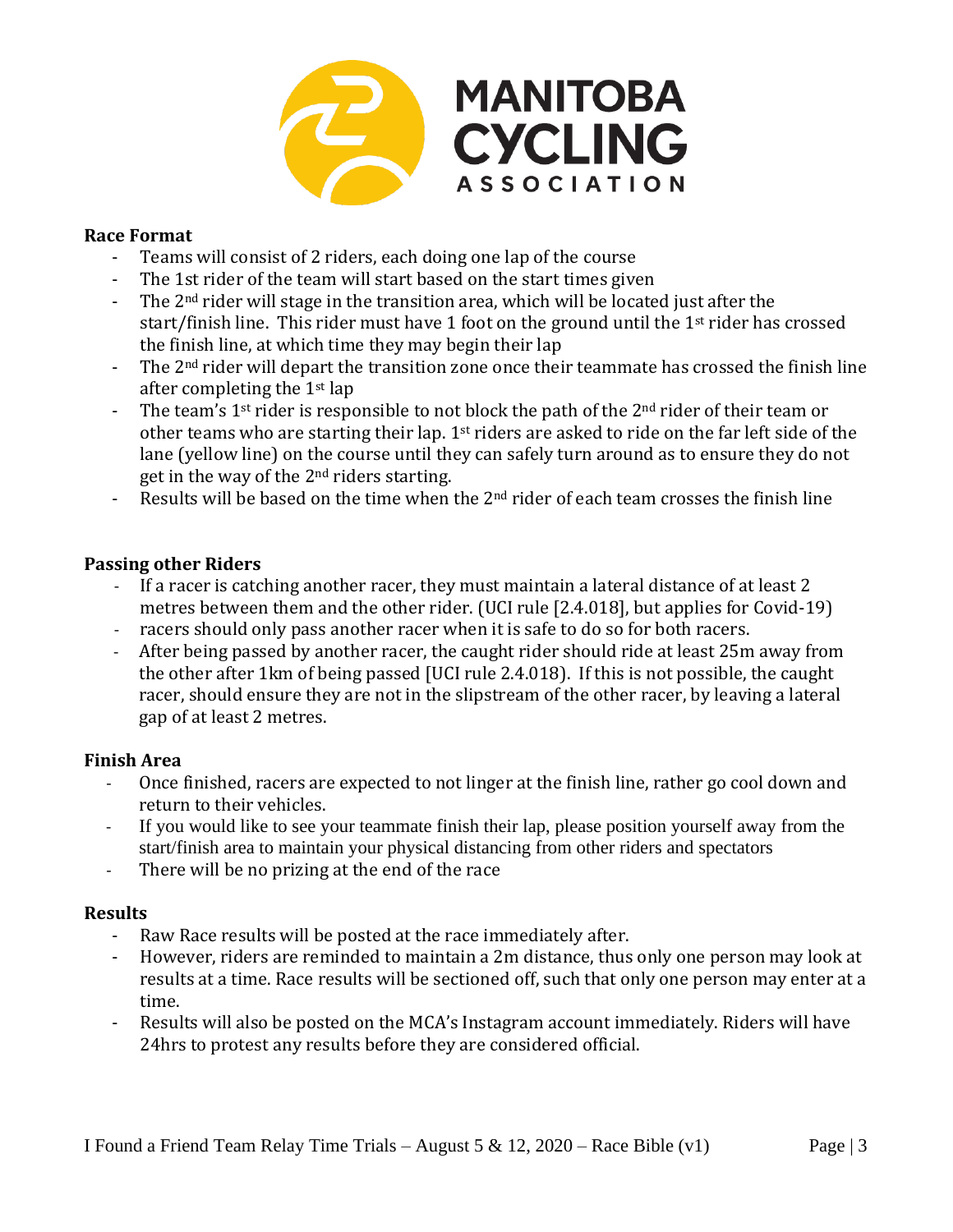

#### **Prizing**:

- Top 3 teams of each category (Women, Men, Mixed) will be prized
- Prizing will be sent to teams via an e-transfer from the MCA.
- Prizing amount will be determined based on number of participants, and at the discretion of the race organizer.
- No Prizing will be given out at the end of the race. The race organizer will contact riders directly via email

#### **How this is going to work with Covid-19**

- With the restrictions currently in place due to Covid-19, there are some changes necessary to our standard racing format. Please read through the entire document so you are aware of how the race will be setup, so you can do your part to help follow the rules.
- We will have volunteers in charge of physical distancing, who will be walking around asking you to keep your distance. Please show them respect and follow their requests as they are ensuring that we are maintaining the requirements necessary to be able to have the races.
- **Registration** will be done completely online and there will be no race day registration available. You must have an MCA race license or Tri MB Membership to participate
- If you need a **race number**, we will have one for you at the race. However, we are asking everyone to reuse their numbers from last year if possible.
- We will post **start times** on Wednesday morning on Instagram, Facebook & MCA website
- When you arrive at east beach, please park one stall apart (if possible) from other participants
- There will be nothing happening in east beach, other than parking.
- You are responsible to ride up to the start/finish at the top of the Pan-Am Hill
- There will be no parking allowed at the start / finish for **spectators** as we can't have too many people at the start / finish. If you have people coming to watch, they need to park somewhere else and walk over. They will still be asked to keep their distance from the start / finish area for physical distance and to ensure we are meeting the gathering guidelines
- **Staging**: When it is  $\sim$  10 minutes before your start time, please be present near the start line, which is at the top of the Pan-Am hill (see map below). Please don't show up early as we need to keep the number of people at the start/finish to a minimum. Showing up for staging will be considered your "Sign-in for these races. 2<sup>nd</sup> Riders are asked to show up to the transition are approximately 10min after their teammate  $(1<sup>st</sup>$  rider) has started.
- Once you arrive at the start/finish for staging, please keep an ear out for the volunteer who will be calling out names (The Whip) and getting everyone sorted into their start order
- We will stage everyone about 5 minutes before their actual start time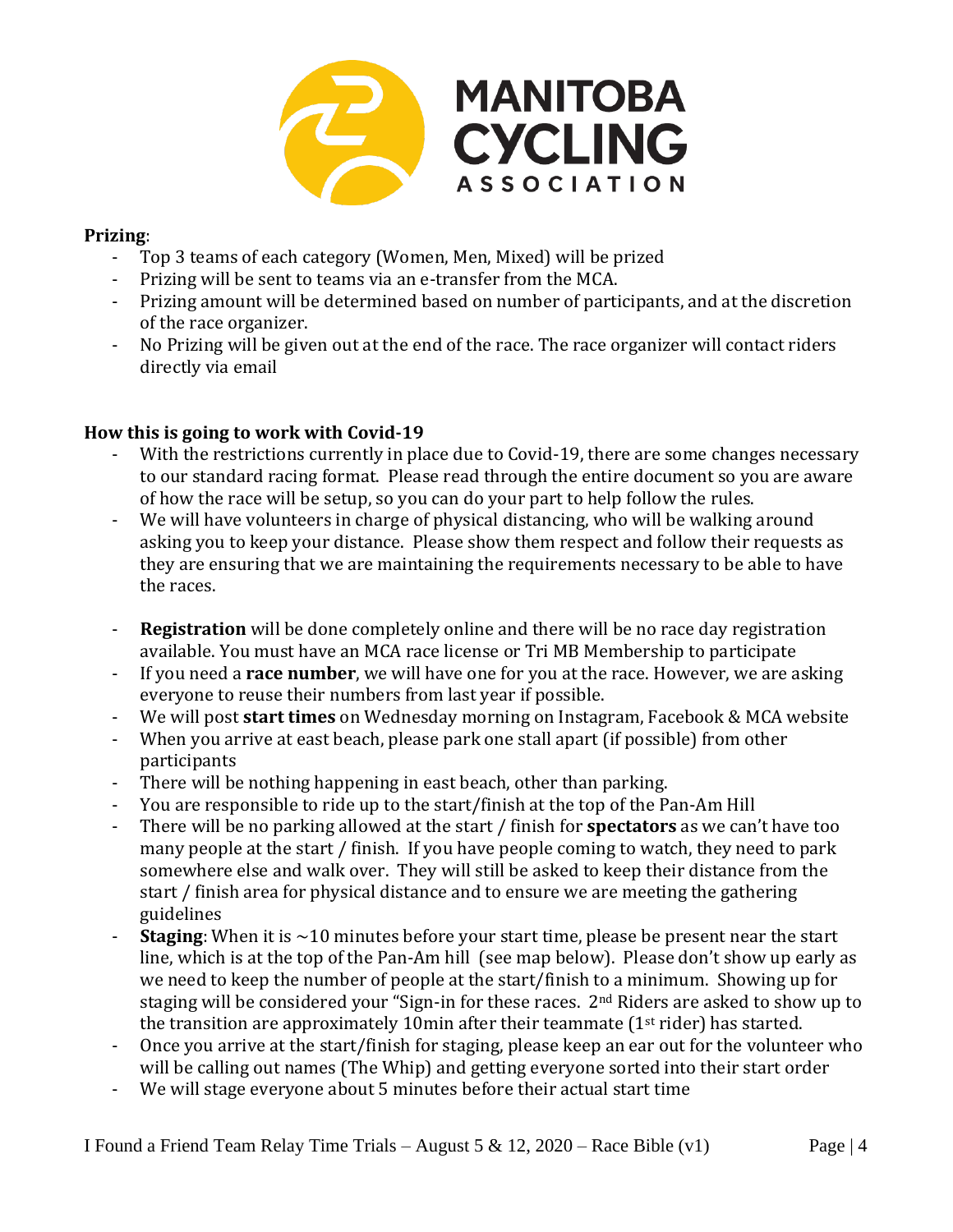

- **Don't be late** as you will not be allowed to just jump in with a late start due to the physical distancing restrictions. We will do our best to put you in at the end of the race or if someone doesn't show up for their start time
- Once you start, you will do your race. If you **pass someone**, please ensure that you are giving them 2 meters clearance laterally. If you are passed, then you must maintain an acceptable distance from their as described in this tech guide.
- When you are **finishing the first lap**, please be aware that you will be passing the 2<sup>nd</sup> rider of your team and other teams in the transition area. Give them enough room by riding near the yellow line as you may be passing them at a significant difference in speed
- Once you have **finished your lap**, please do linger around the finish line. Go cool down and return to your cars. You will be asked to leave by the volunteers.
- Raw **results** will get published online (Instagram, Facebook) as soon as the race is finished. We will also post them on a table at the start/finish after the race, where you can view them, while maintaining the physical distancing rules.
- You will have 24hrs to **protest the results** before they become official
- Teams that have won a **prize** will be contacted via email to have arrangements made.

## **COVID-19 Race Protocols**

PLEASE SEE THE MCA'S FULL RETURN TO RACING PROTOCOL DOCUMENT ON THE MCA WEBSITE.

All cyclists and guardians are expected to adhere to the Provincial Health Officer's (PHO) orders and guidelines with respect to COVID-19.

### *GENERAL GUIDELINES - TO BE RESPECTED AT ALL TIMES*

- If you have any symptoms of COVID-19 (fever, cough, sore throat, runny nose, headache, or shortness of breath), you should NOT participate in sport. If these symptoms begin during an organized cycling activity, you must leave immediately and contact local public health office for recommendations. You must also inform your club and/or personal coach.
- In addition, the following individuals should not participate in organized cycling activities:
	- Any person who receives a diagnosis of COVID-19. Individuals must comply with the current mandated self-isolation policy as per the Manitoba department of Health, Seniors & Active Living [\(https://www.gov.mb.ca/covid19/index.html\)](about:blank)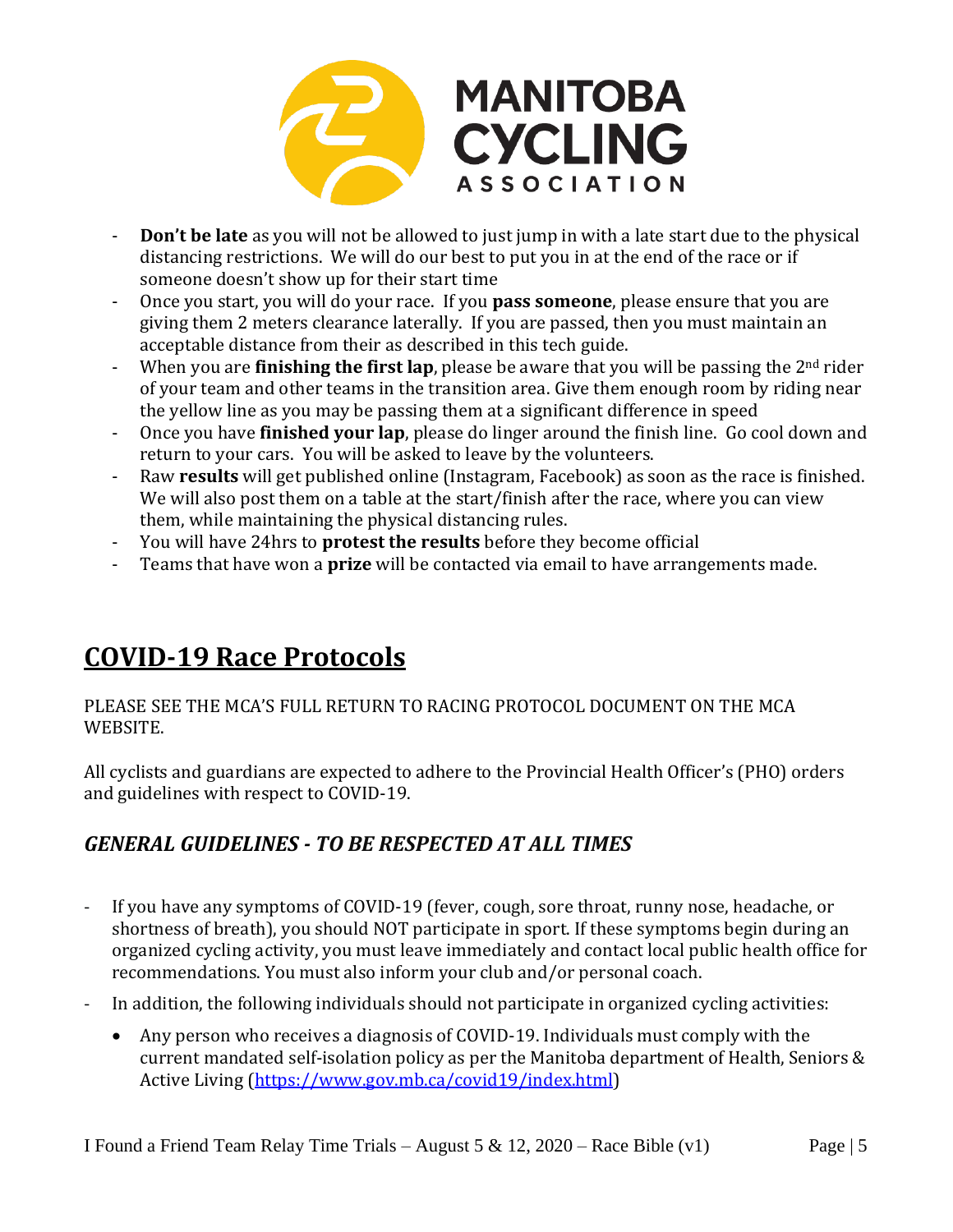

- Any person who has been told to self-isolate.
- Any person who lives in a home with or has been in close contact with someone with symptoms of COVID-19.
- Any person who has arrived in Manitoba from outside of Canada within the last 14 days as they are mandated to self-isolate and monitor for symptoms for 14 days upon their arrival.
- All participants must practice recommended social/physical distancing by keeping two metres (six feet) away from one another at all times.
- Washing your hands frequently following the recommended guidelines of a minimum of 20 seconds (it is the single most effective way of reducing the spread of viruses)
- Do not touch your face, eyes, nose, or mouth with unwashed hands.
- Cover your mouth and nose with a disposable tissue or the crease of your elbow when you sneeze or cough (NOT YOUR HANDS).
- Practice enhanced hygiene, including regular cleaning of equipment.
- Use an alcohol-based hand sanitizer containing 60% alcohol if soap and water are not available
- Be self-sufficient on the bike leave prepared for nutrition, hydration, and mechanicals.
- Do not share equipment, food, drinks, utensils, water bottles, etc.
- Do not shake hands, embrace or high-five to celebrate.
- Do not loiter before or after organized activities.
- Avoid contact with sick people, including avoiding close contact with people suffering from acute respiratory infections
- Group size limited to Manitoba Health Authority recommendations of 100 persons outdoor and 50 persons indoors.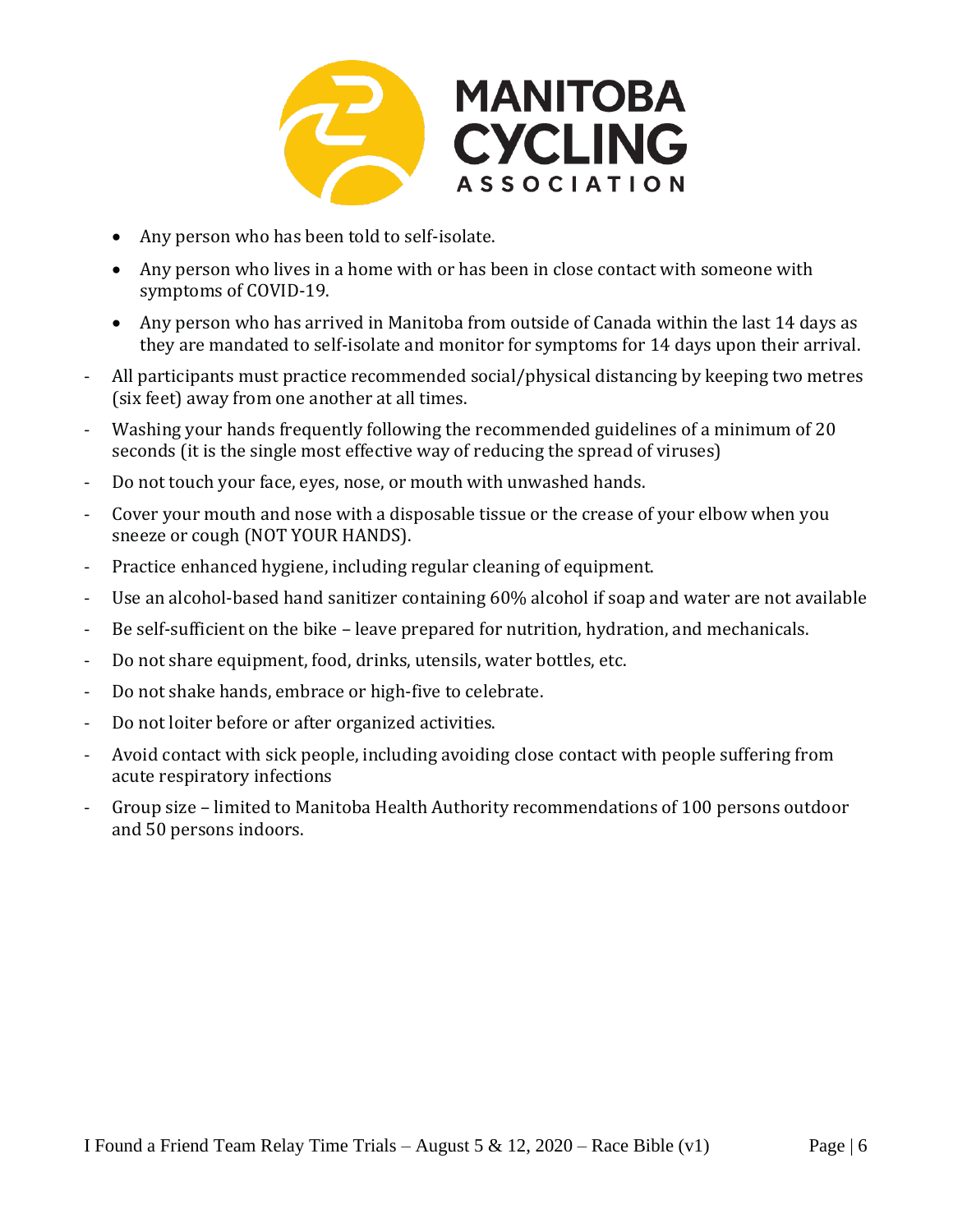

**Course Maps**

#### **August 5, 2020: Clockwise Loop**